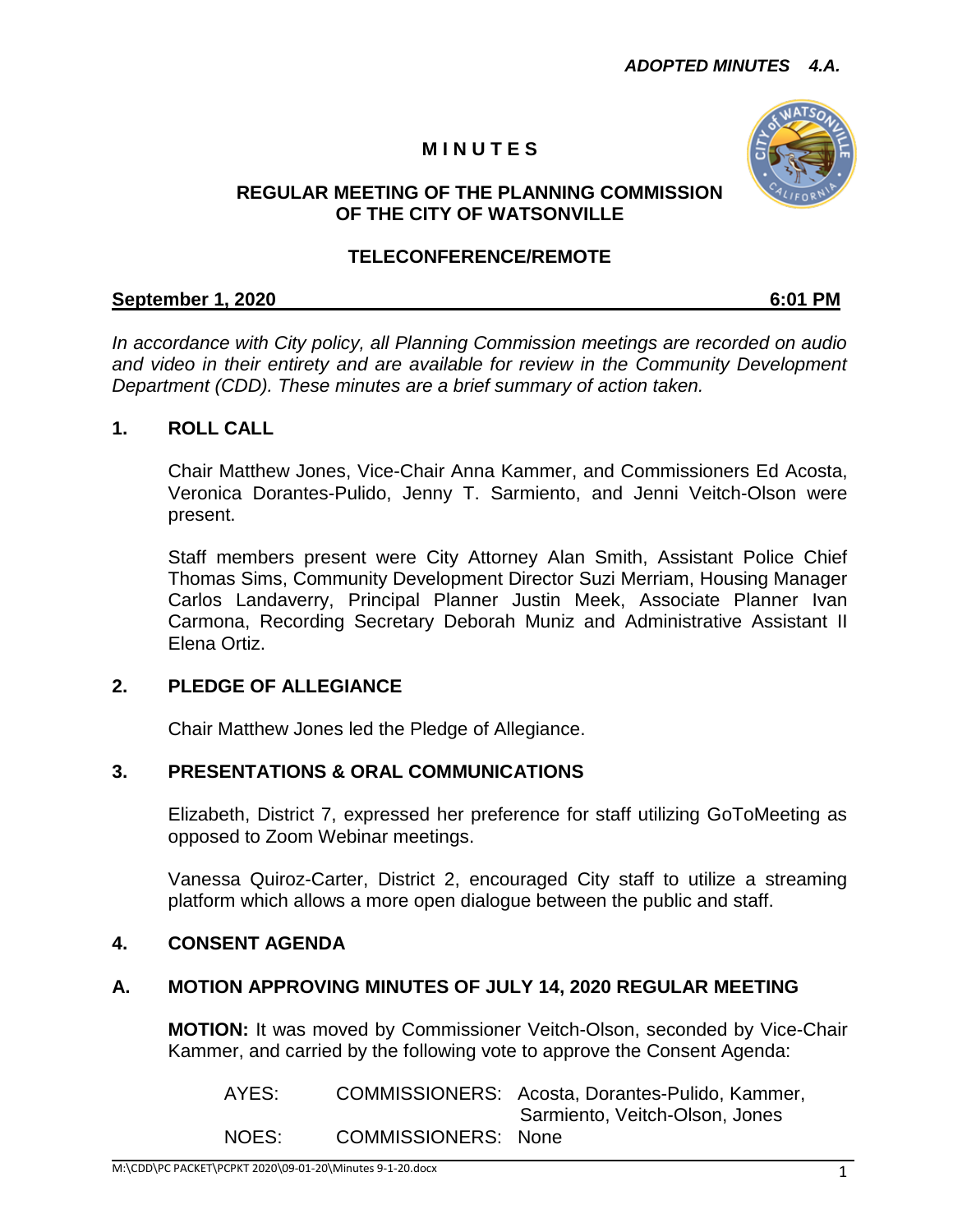#### ABSENT: COMMISSIONERS: None

### **5. PUBLIC HEARINGS**

**A. AN APPLICATION FOR A SPECIAL USE PERMIT (APPLICATION NO. PP1) TO ALLOW THE ESTABLISHMENT OF AN OFF-SALE BEER AND WINE (TYPE 20) ABC LICENSE FOR A PROPOSED GAS STATION WITH CONVENIENCE STORE AND CAR WASH (ARCO "AMPM") LOCATED AT 69 LEE ROAD (APN: 018-302-06), FILED BY J&H RETAIL, LLC, APPLICANT AND PROPERTY OWNER**

## **1) Staff Report**

The staff report was given by Principal Planner Justin Meek.

## **2) Planning Commission Clarifying & Technical Questions**

In answering Vice-Chair Kammer's question, Principal Planner Meek clarified that the Chevron in the vicinity has a type 20 ABC license.

### **3) Applicant Presentation**

Juggy Tut, applicant, gave a brief background of his proposed project.

### **4) Planning Commission Clarifying & Technical Questions**

In response to Commissioner Veitch-Olson's inquiries, Mr. Tut shared that he plans to hire between 8 to 12 local employees and will be selling local beer and snacks at the convenience store and hotel.

In answering Commissioner Dorantes-Pulido, Mr. Tut stated if there are no delays, their goal is to open early December.

## **5) Public Hearing**

Chair Jones opened the public hearing.

Manuel Bersamin, asked that the applicant consider making a donation to the local high schools, specifically towards events such as grad night for the high school seniors.

Pedro Castillo, District 2, spoke in opposition of the application, as he does not feel the City of Watsonville needs another business with alcohol sales.

Elizabeth, District 7, spoke in support of more businesses and revenue for the City.

Hearing no further comment, Chair Jones closed the public hearing.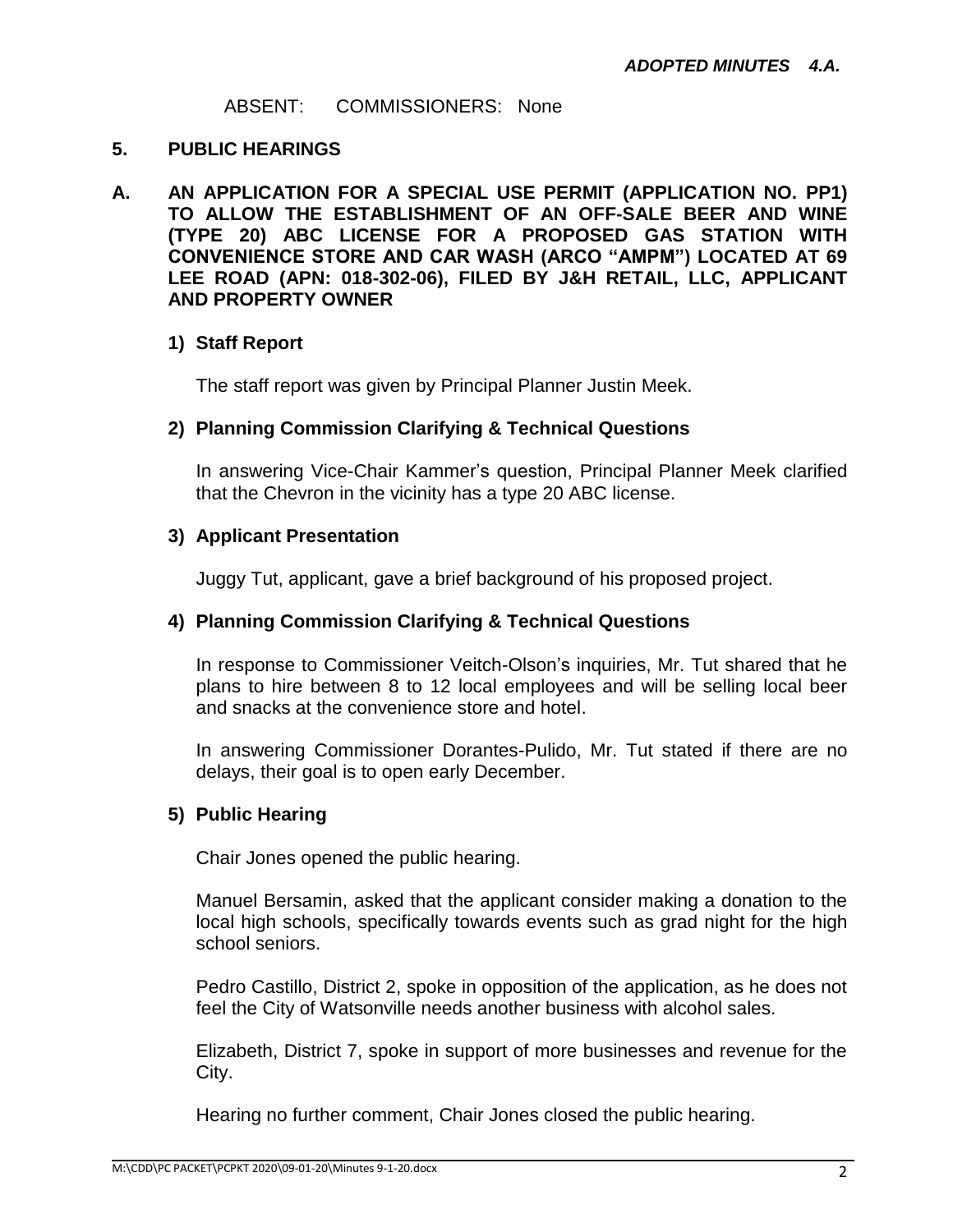## **6) Appropriate Motion(s)**

**MAIN MOTION:** It was moved by Vice-Chair Kammer, seconded by Chair Jones, to approve the following resolution:

#### **RESOLUTION NO. \_\_\_\_ (PC):**

**RESOLUTION OF THE PLANNING COMMISSION OF THE CITY OF WATSONVILLE, CALIFORNIA, APPROVING A SPECIAL USE PERMIT (APPLICATION NO. PP1) TO ALLOW THE ESTABLISHMENT OF AN OFF-SALE BEER AND WINE ABC LICENSE FOR A PROPOSED GAS STATION WITH CONVENIENCE STORE AND CAR WASH WITH ALCOHOL SALES (ARCO "AMPM") LOCATED AT 69 LEE ROAD, WATSONVILLE, CALIFORNIA (APN: 018-302-06)**

### **7) Deliberation**

Commissioner Sarmiento expressed concern about the number of approved alcohol licenses in the recent years, and the saturation of alcohol licenses in the proposed project's location.

Vice-Chair Kammer thanked City staff for creating a grading rubric during the application process as it gives insight as to how the business will operate.

### **8) Chair Calls for a Vote on Motion(s)**

**MAIN MOTION (Failed):** The above motion carried by the following vote:

| AYES:   |                            | COMMISSIONERS: Kammer, Veitch-Olson, Jones        |
|---------|----------------------------|---------------------------------------------------|
| NOES:   |                            | COMMISSIONERS: Acosta, Dorantes-Pulido, Sarmiento |
| ABSENT: | <b>COMMISSIONERS: None</b> |                                                   |

**B. AN APPLICATION FOR SPECIAL USE PERMIT WITH DESIGN REVIEW AND ENVIRONMENTAL REVIEW (PP2019-18) TO ALLOW THE ESTABLISHMENT OF A PROPANE STORAGE AND TRANSFER FACILITY (AKA BULK PROPANE PLANT) ON A 0.7± ACRE PROPERTY LOCATED AT 950 WEST BEACH STREET, (APNS 018-331-28; FORMERLY APNS 018-331-05 & -06), FILED BY DAVID DAUPHIN WITH C2G, APPLICANT, ON BEHALF OF RICHARD KOJAK WITH MOUNTAIN PROPANE SERVICE, PROPERTY OWNER**

### **1) Staff Report**

The staff report was given by Principal Planner Justin Meek.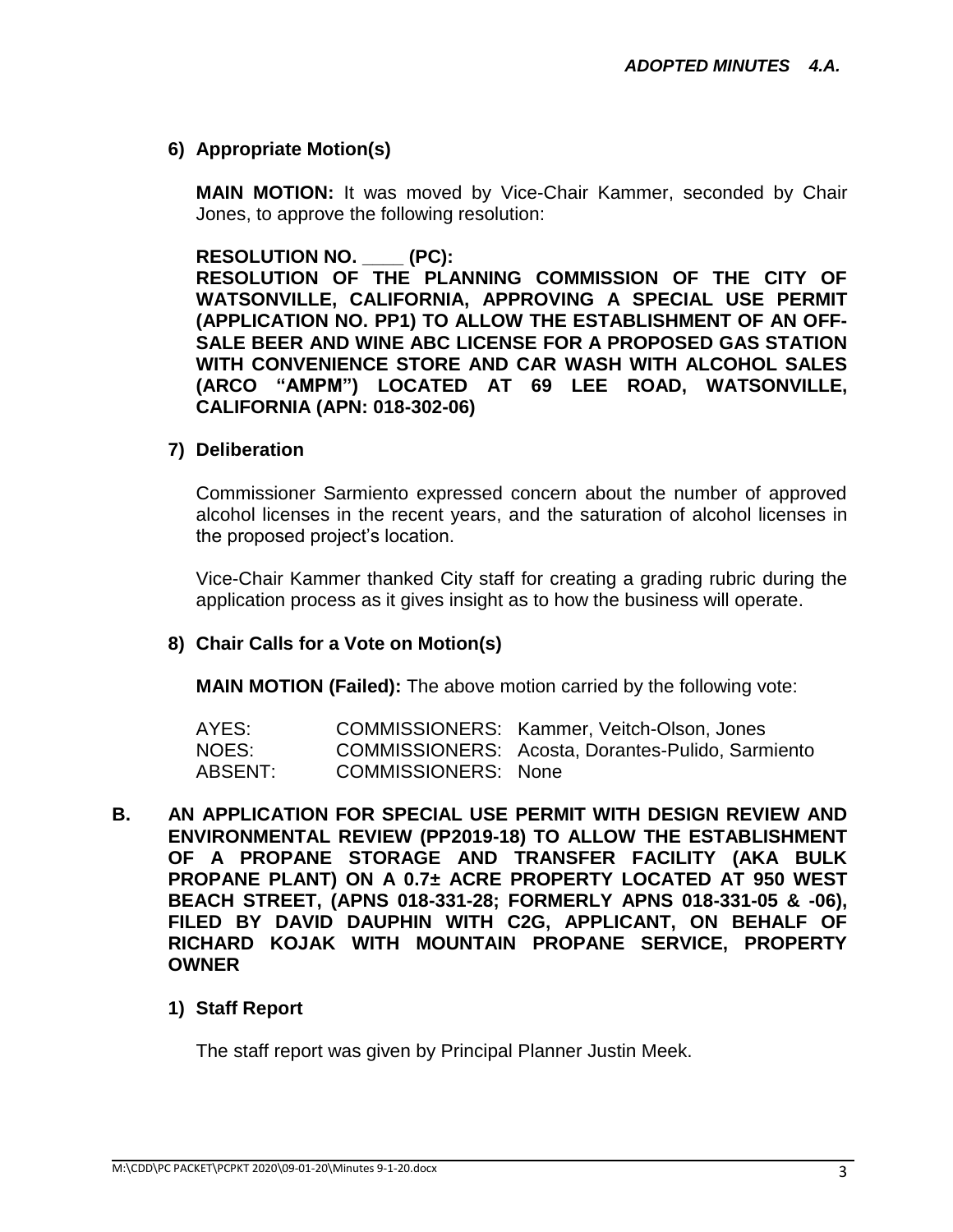## **2) Planning Commission Clarifying & Technical Questions**

In answering Vice-Chair Kammer's question regarding the number of propane storage facilities within City limits, Principal Planner Meek stated he was unaware of the total number.

In response to Chair Jones' inquiry regarding the existing storage tank onsite, Principal Planner Meek explained that should the project be denied, the temporarily placed empty storage tank would have to be removed from the site.

### **3) Applicant Presentation**

Richard Kojak and William Kojak, applicants, gave an overview of the project and addressed some of the concerns raised by the community.

### **4) Planning Commission Clarifying & Technical Questions**

Mr. Richard Kojak answered questions from Vice-Chair Kammer regarding the propane delivery process, business model, and hiring of local employees.

In answering Commissioner Dorantes-Pulido's inquiry regarding the rail corridor, Principal Planner Meek stated that the proposed rail corridor would be within 75-feet of the project's property.

Mr. Kojak answered questions from Commissioner Veitch-Olson regarding the future expansion of the business.

In answering Chair Jones, Mr. Kojak stated that there was a previous propane rail operator, but if approved, they would be the only facility receiving propane by rail. Additionally, he mentioned that most of their customers are those that reside outside City limits.

Principal Planner Meek responded to Chair Jones' questions regarding the project's principally permitted uses, potential sales tax revenue for the City, and bio-propane sales.

### **5) Public Hearing**

Chair Jones opened the public hearing.

Joy Alafia, Western Propane Gas Association President/CEO, addressed questions raised by Planning Commissioners.

The following speakers spoke in **support** of the project and listed their reasons

Barry Scott, The Need Project State Program Director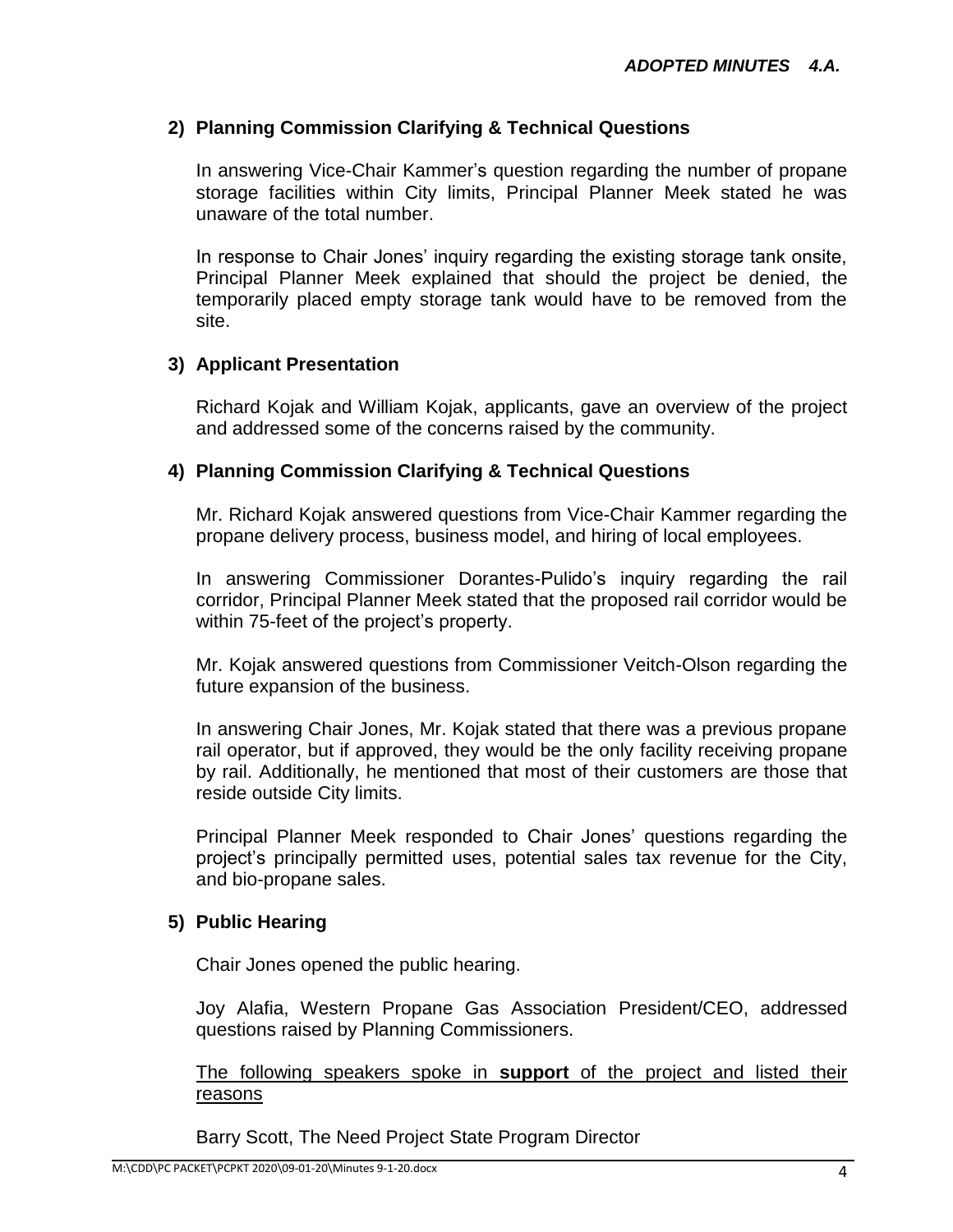Ben Granholm, Western Propane Gas Association Regulatory Affairs Specialist Amber Kinslow, Boulder Creek resident David Van Brink, Santa Cruz County resident Rob Scott, Western Propane Gas Association Safety Consultant **IBartle** 

The following speakers spoke in **opposition** of the project and listed their reasons-

Jennifer Laskin, MS, JD, Esquire Manuel Bersamin Vanessa Quiroz-Carter, District 2 Dr. Manny Nunez, District 1 Jessica Carrasco Elizabeth Atilano, Watsonville resident John S Consuelo Alba, District 5 Alan Hicks Maria Heredia Alejandro Garcia

Natalie Olivas, Regeneración- Pájaro Valley Climate Action, expressed concern about climate change and urged the Planning Commission to vote accordingly.

Hearing no further comments, Chair Jones closed the public hearing.

# **6) Appropriate Motion(s)**

Commissioner Sarmiento spoke in opposition to the project as she does not believe it is an appropriate use of the land.

**MAIN MOTION:** It was moved by Commissioner Sarmiento, seconded by Commissioner Veitch-Olson, to deny the following resolution:

## **RESOLUTION NO. 16-20 (PC):**

**RESOLUTION OF THE PLANNING COMMISSION OF THE CITY OF WATSONVILLE, CALIFORNIA, RECOMMENDING THE CITY COUNCIL ADOPT A RESOLUTION DENYING A SPECIAL USE PERMIT WITH DESIGN REVIEW AND ENVIRONMENTAL REVIEW (PP2019-18) TO NOT ALLOW THE ESTABLISHMENT OF A PROPANE STORAGE AND TRANSFER FACILITY (AKA BULK PROPANE PLANT) ON A 0.7± ACRE PROPERTY LOCATED AT 950 WEST BEACH STREET, WATSONVILLE, CALIFORNIA (APN 018-331-28; FORMERLY APNS 018-331-05 & -06)**

## **7) Deliberation**

Commissioner Acosta expressed opposition to the project and his reasons for doing so.